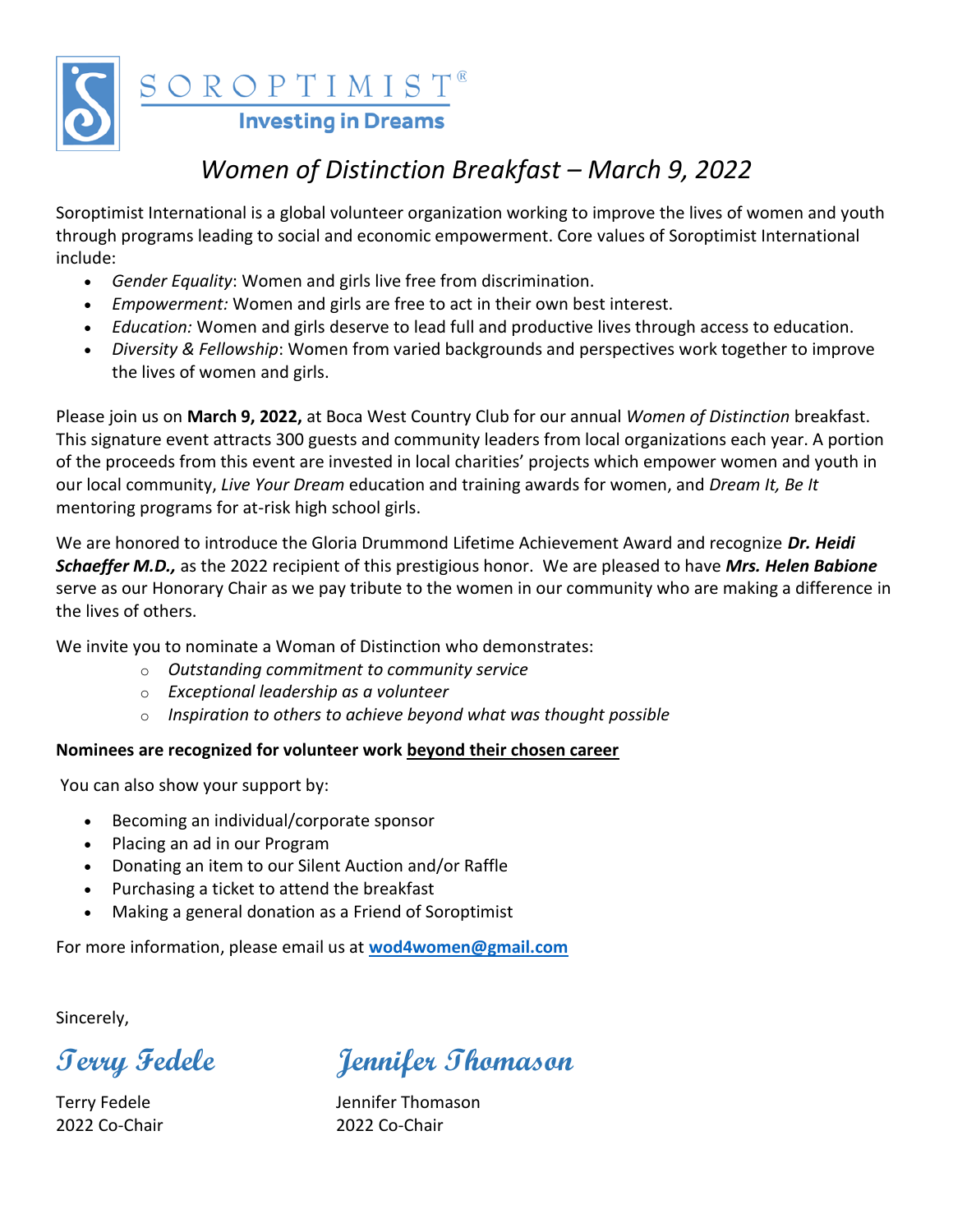

# *Women of Distinction Breakfast – March 9, 2022 Sponsorship Opportunities*

## **VIP RECEPTION SPONSOR EXCLUSIVE \$6,500**

**Includes: Premium table of ten (10) at WOD**

- Full page ad in program
- Opportunity to speak at the VIP Reception
- Prominent signage at the VIP Reception and distribution of promotional materials
- Recognition at WOD as the VIP Reception sponsor
- Recognition on all event related social media and event press
- Invitation for ten (10) to the VIP Reception

### **DIAMOND SPONSOR \$6,000**

#### **Includes: Premium table of ten (10)**

- Full page ad in program
- Recognition at WOD as Diamond sponsor
- Opportunity to speak at the podium during the WOD breakfast
- Opportunity to present promotional materials at WOD
- Recognition on all event related social media and event press
- Invitation for eight (8) to the VIP Reception

## **PLATINUM SPONSOR \$5,000**

#### **Includes: Premium table of ten (10)**

- Full page ad in program
- Recognition at WOD as Platinum sponsor
- Recognition on all event related social media and event press
- Invitation for six (6) to the VIP Reception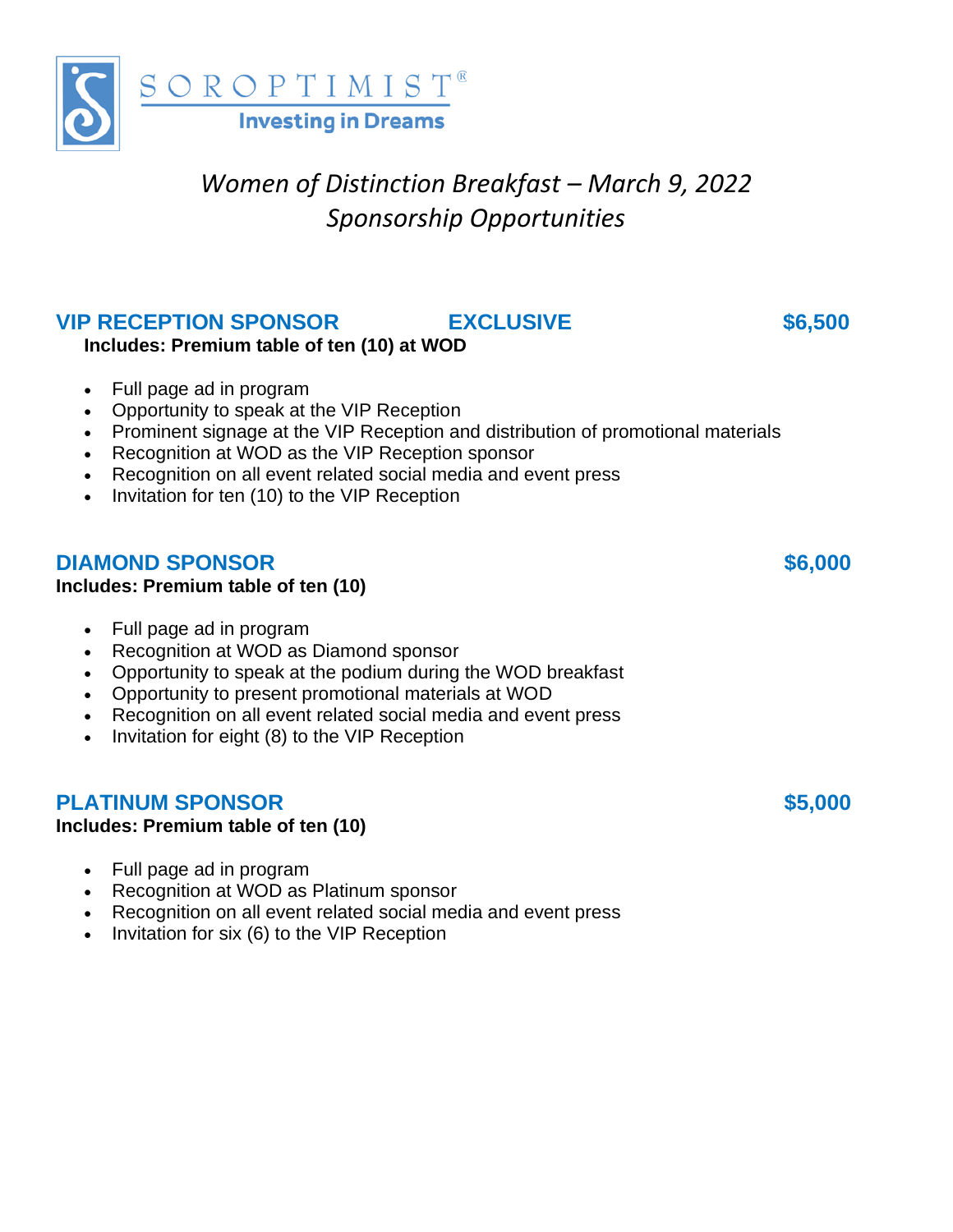

# *Women of Distinction Breakfast – March 9, 2022 Sponsorship Opportunities*

## **GOLD SPONSOR \$4,000**

#### **Includes: Eight (8) tickets to WOD**

- Half page ad in program
- Recognition at WOD as Gold sponsor
- Recognition on all event related social media and event press
- Invitation for four (4) to the VIP Reception

### **SILVER SPONSOR \$3,000**

#### **Includes: Six (6) tickets to WOD**

- Half page ad in program
- Recognition at WOD as Silver sponsor
- Recognition on all event related social media and event press
- Invitation for two (2) to the VIP Reception

## **BRONZE SPONSOR \$2,000**

#### **Includes: Four (4) tickets to WOD**

- One third page ad in program
- Recognition at WOD as Bronze sponsor
- Invitation for two (2) to the VIP Reception

## **Deadline to receive full amenities is February 4, 2022**

Please contact Jennifer Thomason (561-299-7064) [sponsors4wod@gmail.com](mailto:sponsors4wod@gmail.com) for more information. Soroptimist International of Boca Raton/Deerfield Beach P.O. Box 657 Boca Raton, FL 33429 [www.soroptimist4women.org](http://www.soroptimist4women.org/)